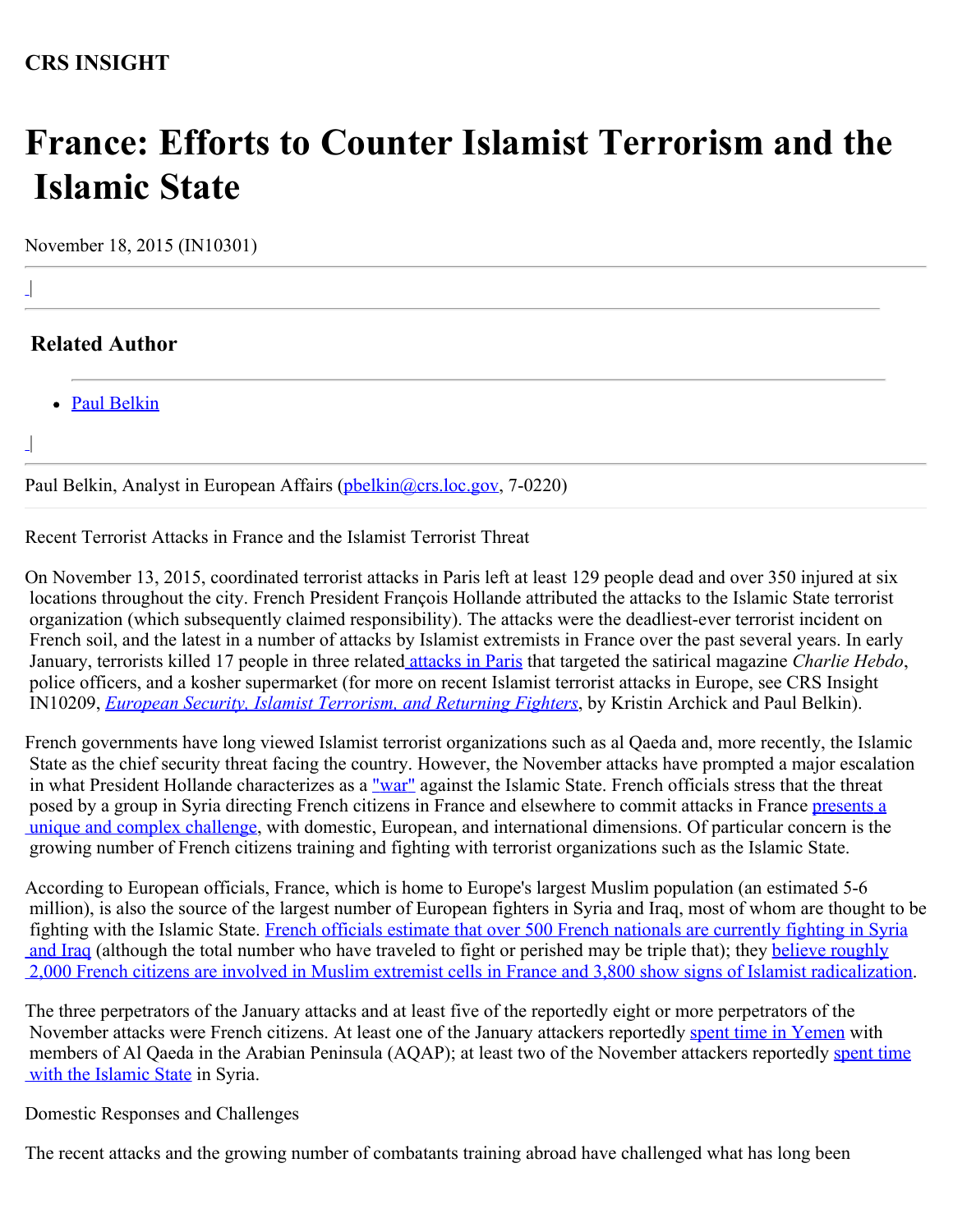considered a highly effective French law enforcement and counterterrorism apparatus. French prosecutors have broad powers to pursue terrorism cases, which, over the past decade, have been expanded through a series of new counterterrorism laws. Nonetheless, some analysts contend that recent attacks have exposed shortcomings.

French authorities have at times been criticized for an apparent inability to prevent individuals under state surveillance with known links to violent extremists from carrying out killings. The perpetrators of the January Paris attacks and at least two of the November assailants reportedly had been under French state surveillance at various times prior to the attacks. Observers note, however, that it may be unrealistic to expect any government to monitor effectively every individual identified as a possible threat, especially given budgetary constraints. They underscore that several of the suspects in recent attacks were <u>"inactive targets who had been quiet for a long time."</u> The fact that much of the planning for the November attacks may have been carried out in Belgium also highlights the constraints facing French law enforcement authorities and possible shortfalls in intra-European counterterrorism cooperation and information sharing.

Over the past year and a half, the French government has bolstered law enforcement budgets and enacted a series of new counterterrorism measures. These include:

- Imposing travel bans on individuals suspected of seeking terrorist training abroad, arresting individuals for speech deemed supportive of terrorism, and blocking websites that encourage terrorism.
- Enacting a [new surveillance law](http://www.theguardian.com/world/2015/may/05/france-passes-new-surveillance-law-in-wake-of-charlie-hebdo-attack) allowing authorities to monitor the communications of anyone linked to a terrorism investigation, without the prior approval of a judge; Internet service providers and phone companies are legally obliged to comply with requests for data.
- Counter-radicalization programs focusing on the French prison system. According to some estimates, up to [half of](http://www.nytimes.com/2015/01/26/opinion/the-mill-of-muslim-radicalism-in-france.html)  [France's 68,000 inmates are Muslim](http://www.nytimes.com/2015/01/26/opinion/the-mill-of-muslim-radicalism-in-france.html), and several perpetrators of recent terrorist attacks appear to have been radicalized in prison.

In the aftermath of the November 13 attacks, President Hollande **announced** a series of additional counterterrorism measures, including:

- A three-month state of emergency, granting law enforcement expanded authority to search and seize terrorist suspects.
- Emergency controls on France's borders with countries with which it normally has open borders.
- Expanding the state's authority to expel dual-nationals and foreigners who are deemed to pose a terrorist threat.
- Creating 10,000 new law enforcement jobs over the next five years.

Some analysts point out that while France has developed a far-reaching law enforcement apparatus to counter terrorism, efforts to integrate Muslims into French society have had limited success, at best. Critics contend that to help prevent radicalization, the government must do more to address the significant socioeconomic disparities between "native" French citizens and those of North African and/or Muslim descent. They argue that many policies adopted in the name of France's secularist values, including restrictions on Islamic dress, [may serve to further alienate Muslims](http://www.theguardian.com/world/2009/jun/22/islamic-veils-sarkozy-speech-france) who already feel disenfranchised. Some also argue that new laws against speech deemed sympathetic to terrorists [unfairly target](http://www.washingtonpost.com/world/parisians-line-for-blocks-for-new-charlie-hebdo-authorities-detain-comedian/2015/01/14/5a25ad74-9bc8-11e4-bcfb-059ec7a93ddc_story.html)  [Muslims](http://www.washingtonpost.com/world/parisians-line-for-blocks-for-new-charlie-hebdo-authorities-detain-comedian/2015/01/14/5a25ad74-9bc8-11e4-bcfb-059ec7a93ddc_story.html).

## Combatting the Islamic State in Iraq and Syria

Along with the United States, France has been at the forefront of the international coalition conducting military operations against the Islamic State in Iraq (see CRS Report R44135, *[Coalition Contributions to Countering the Islamic](http://www.fas.org/sgp/crs/natsec/R44135.pdf)  [State](http://www.fas.org/sgp/crs/natsec/R44135.pdf)*, by Kathleen J. McInnis). Until September, France had ruled out conducting operations in Syria in part because it did not want to inadvertently support the Asad regime, but changed course due to growing concerns about the Islamic State. Following the November attacks, President Hollande [vowed to redouble](http://ambafrance-us.org/spip.php?article7185) the military campaign to destroy the Islamic State. Within 48 hours of the attacks, France launched its most aggressive air strikes yet, on the Islamic State stronghold of Raqqa, Syria; the number of French fighter jets conducting airstrikes is to increase from 12 to 38.

Hollande has also stressed that he will focus on unifying and bolstering the international military coalition fighting the Islamic State. This would include greater cooperation with the United States, Russia, and countries in the region.